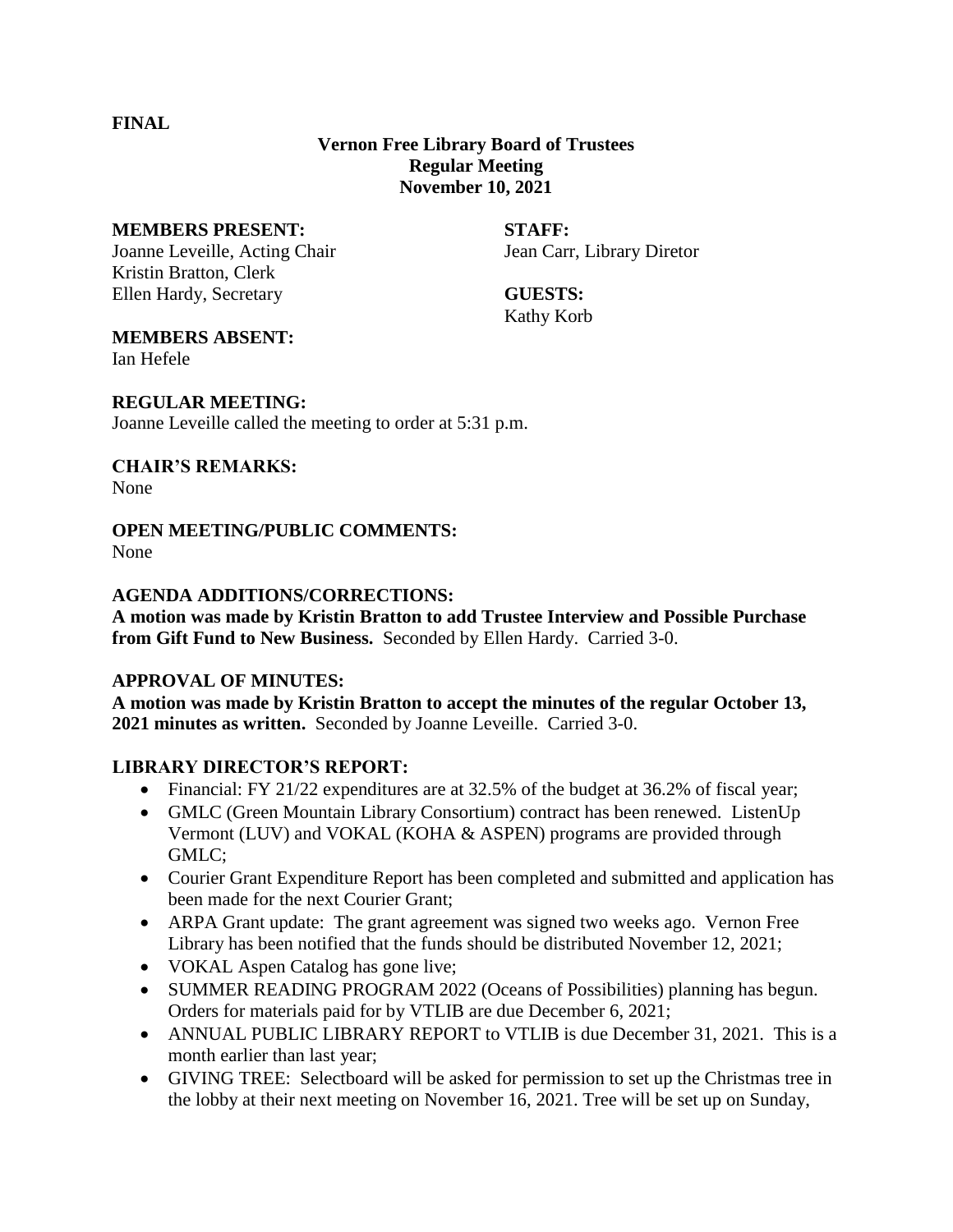November 21, 2021. Angel tags will be on the tree and ready for signing out on Tuesday, November 30, 2021 through Thursday, December 16, 2021. Wrapped gifts are due back Saturday. December 18, 2021 by noon;

- KNITTING GROUP will resume meeting Monday, November 29, 2021 at 11:30 a.m. The group will be gathering downstairs unless the group is small enough to meet in the library. Masks, social distancing and attendance will be required;
- PUBLIC LIBRARY ANNUAL REPORT FY 2020 is available through VTLIB;
- NARRATIVE for TOWN REPORT is due to the town Administrator December 15, 2021;
- BUDGET MEETING WITH SELECTBOARD: The selectboard does not meet on December 1, 2021. This was a scheduling error. Their next budget meeting in December will be December 8, the same evening as the Trustees' meeting. It has been requested the library be put on the November 17, 2021 Budget Meeting agenda;
- TOWN MEETING ARTICLES: One article for unfilled trustee term (2 years); two articles for two 3-year terms (Kristin Bratton & Ellen Hardy) and the budget;
- VACATION: Jean Carr plans to take vacation the week of December 12, 2021 and will also plan to take Wednesdays off in December. Jean Carr will also be taking off November 15 and 16, 2021.

## **NEW BUSINESS:**

- The library script for the March 2022 Town Meeting will be worked on over the next few months as the meeting approaches.
- The trustee report for the 2022 Town Report is due December 15, 2021. The report will be prepared for trustee approval at their December 8, 2021 meeting.
- Jean Carr explained that the internet access portion of the budget needs to be reworked as the anticipated funding from a grant was not received. This is an increase to the budget of \$356. The budget will be updated and sent to trustees for an acceptance at the December trustee meeting.
- Joanne Leveille updated that there is an interested candidate for the trustee vacancy. Joanne will contact the candidate and set up an interview at a Special Meeting of the Board of Trustees.
- Kristin Bratton asked the trustees to consider a purchase from the Gift Fund for a Cricut cutting machine and a one-year subscription for the upgraded application to make bulletin board and other displays less labor intensive and more professional. The cost would be approximately \$350. **A motion was made by Joanne Leveille to purchase the Cricut machine and a one-year subscription for the application.** Seconded by Kristin Bratton. Carried 3-0.

## **OLD BUSINESS:**

- Ian Hefele was unavailable to report on Staff Job Description update. This will be continued at upcoming meetings.
- Joanne Leveille updated the trustees on the potential of a poinsettia fundraiser for the library. She visited with a local plant grower who does not grow poinsettias however it was suggested in a collaborative discussion that a raffle of two poinsettias could be done this year during the holiday season for the Vernon Free Library. The trustees further